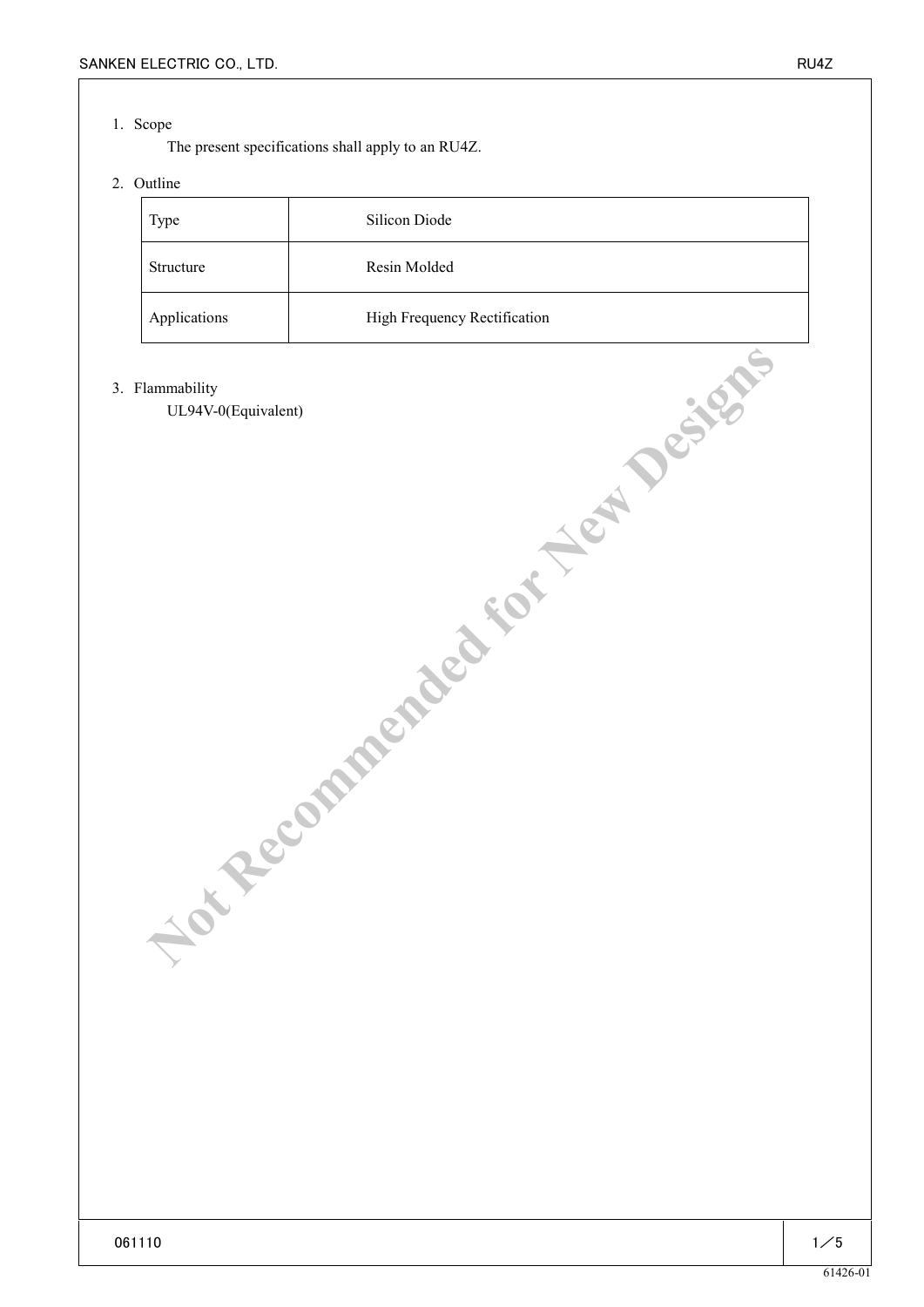## 4. Absolute maximum ratings

| No.            | Item                           | Symbol           | Unit            | Rating                | Conditions                         |
|----------------|--------------------------------|------------------|-----------------|-----------------------|------------------------------------|
| $\mathbf{I}$   | Transient Peak Reverse Voltage | $V_{\rm RSM}$    | V               | 250                   |                                    |
| 2              | Peak Reverse Voltage           | $V_{RM}$         | V               | <b>200</b>            |                                    |
| 3              | Average Forward Current        | $I_{F(AV)}$      | A               | 3.5                   | Refer to Derating of 7             |
| $\overline{4}$ | Peak Surge Forward Current     | $I_{FSM}$        | A               | 70                    | 10msec.<br>Half sinewave, one shot |
| 5              | $I2t$ Limiting Value           | $I^2t$           | $A^2s$          | 24.5                  | 1msec≤t≤10msec                     |
| 6              | Junction Temperature           | $T_i$            | $\rm ^{\circ}C$ | $-40 \rightarrow 150$ |                                    |
| 7              | Storage Temperature            | $T_{\text{stg}}$ | $\rm ^{\circ}C$ | $-40 \rightarrow 150$ |                                    |

# 5. Electrical characteristics (Ta= $25^{\circ}$ C , unless otherwise specified)

| 5                                                                              | 1 <sup>2</sup> t Limiting Value                   | $l^{\text{-}}t$      | $A^{\sim}$ s    | 24.5         | $1$ msec $\leq t \leq 10$ msec                                      |  |  |  |
|--------------------------------------------------------------------------------|---------------------------------------------------|----------------------|-----------------|--------------|---------------------------------------------------------------------|--|--|--|
| 6                                                                              | Junction Temperature                              |                      | $\rm ^{\circ}C$ | $-40$ $-150$ |                                                                     |  |  |  |
| $\tau$                                                                         | Storage Temperature                               |                      | $\rm ^{\circ}C$ | $-40$ $-150$ |                                                                     |  |  |  |
| 5. Electrical characteristics (Ta= $25^{\circ}$ C, unless otherwise specified) |                                                   |                      |                 |              |                                                                     |  |  |  |
| No.                                                                            | Item                                              | Symbol               | Unit            | Value        | Conditions                                                          |  |  |  |
| 1                                                                              | Forward Voltage Drop                              |                      | V               | $1.3$ max.   | $I_F = 3.5A$                                                        |  |  |  |
| $\overline{2}$                                                                 | Reverse Leakage Current                           |                      | uA              | 10 max.      | $V_R = V_{RM}$                                                      |  |  |  |
| 3                                                                              | Reverse Leakage Current Under<br>High Temperature | $H \cdot I_R$        | <b>uA</b>       | 300 max.     | $V_R = V_{RM}$ , T <sub>i</sub> =100°C                              |  |  |  |
| $\overline{4}$                                                                 | Reverse Leakage Current Under<br>High Temperature | $trr-1$              | ns              | 400 max.     | $I_F = I_{RP} = 10mA$<br>90% Recovery point, $T_i = 25$ °C          |  |  |  |
|                                                                                |                                                   | $trr-2$              | ns              | 180 max.     | $I_F=10mA, I_{RP}=20mA$<br>75% Recovery point, T <sub>i</sub> =25°C |  |  |  |
| 5                                                                              | Thermal Resistance                                | $R_{\text{th}(j-l)}$ | $^{\circ}C$ /W  | 8 max.       | Between Junction and Lead                                           |  |  |  |
| Jour Re                                                                        |                                                   |                      |                 |              |                                                                     |  |  |  |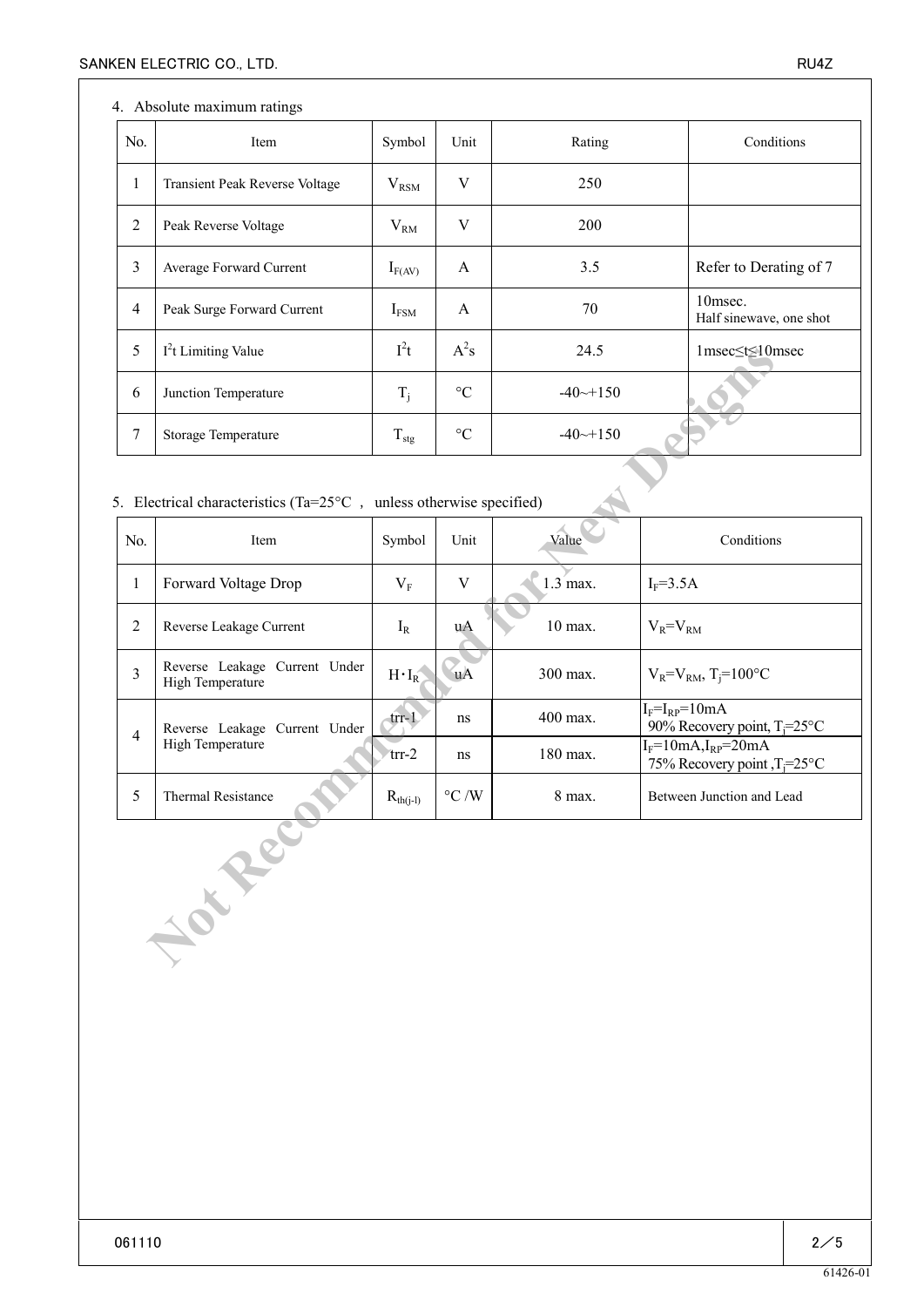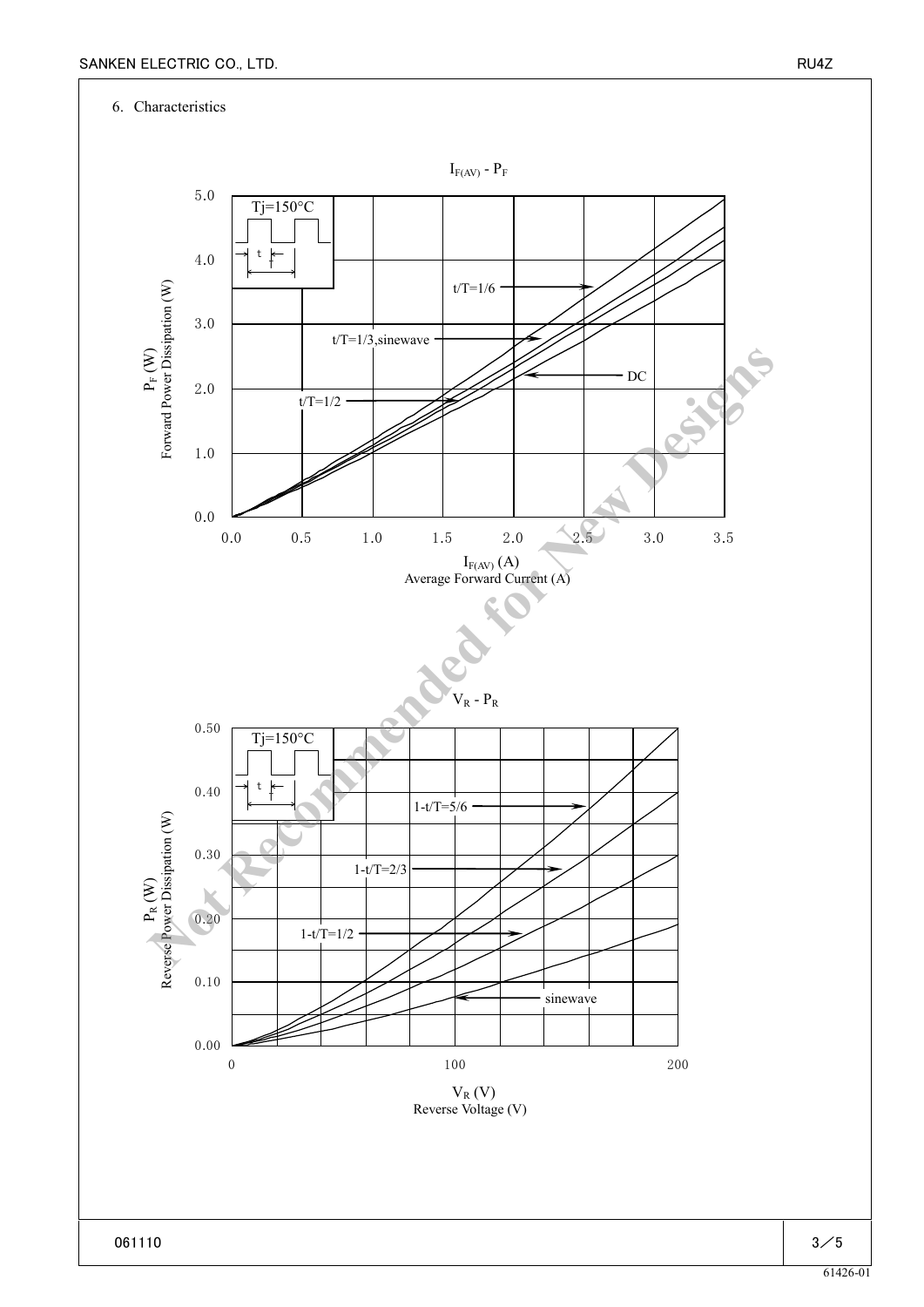7. Derating